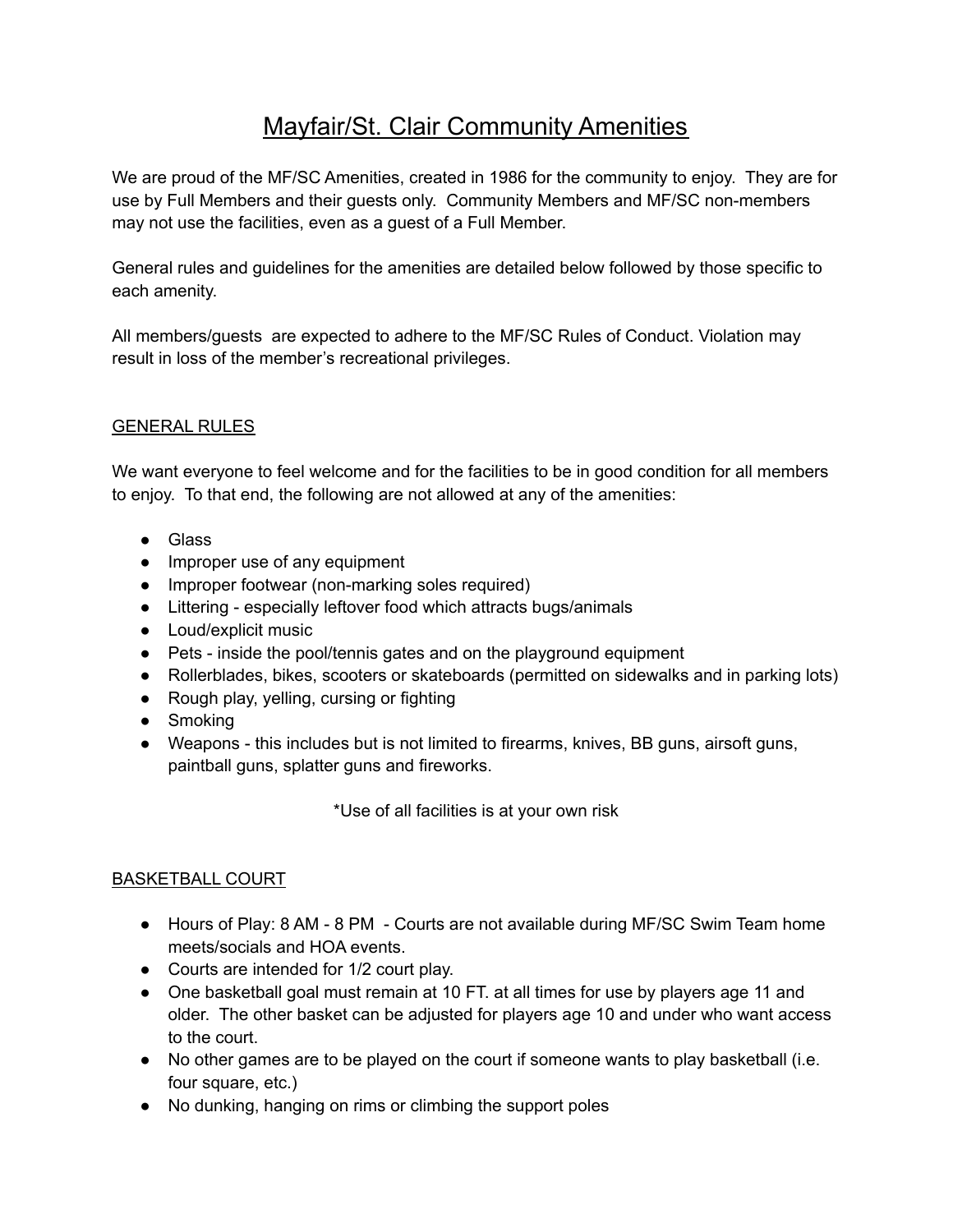#### Open Court Rules

Games are to be played to 15 points with the winning group staying on the court and the player or players waiting, playing next, with a new team of their choosing. If anyone is waiting to play, there will be no back to back play for the losing team or players. If no one is waiting, back to back play is permitted or teams can be shuffled.

#### **GAZEBO**

- Gazebo may be reserved for Member parties, functions, and events; non-tennis events may not be scheduled during scheduled team match play. Gazebo reservations may be made on the www.reservemycourt.com website.
- Return furniture to its original position.
- Make sure all fans/heaters are off.

#### **GRILL**

- Grills and grilling area are for HOA members over 18
- Grill must be attended at all times.
- Remove any flammable debris from the surrounding area.
- Make sure all knobs are in the OFF position before leaving the grilling area.
- Clean grills and grilling area after each use.
- Clean all utensils and store them in the proper place.
- Please leave the grill area/tables/pool deck clean.
- Please be courteous of your time if others are waiting to use the grill.
- Notify a member of the HOA Board if there are any problems.
- Propane tanks are stored in the pump room.
- The HOA Board reserves the right to restrict grill use at any time.

#### PLAYGROUND

- Adult supervision/shoes recommended
- Do not use equipment when wet.

#### POOL

- Diving is allowed only in the deep end of the pool.
- No food, drink, or chewing gum is allowed IN the pool.
- Please clean up the table and seating areas.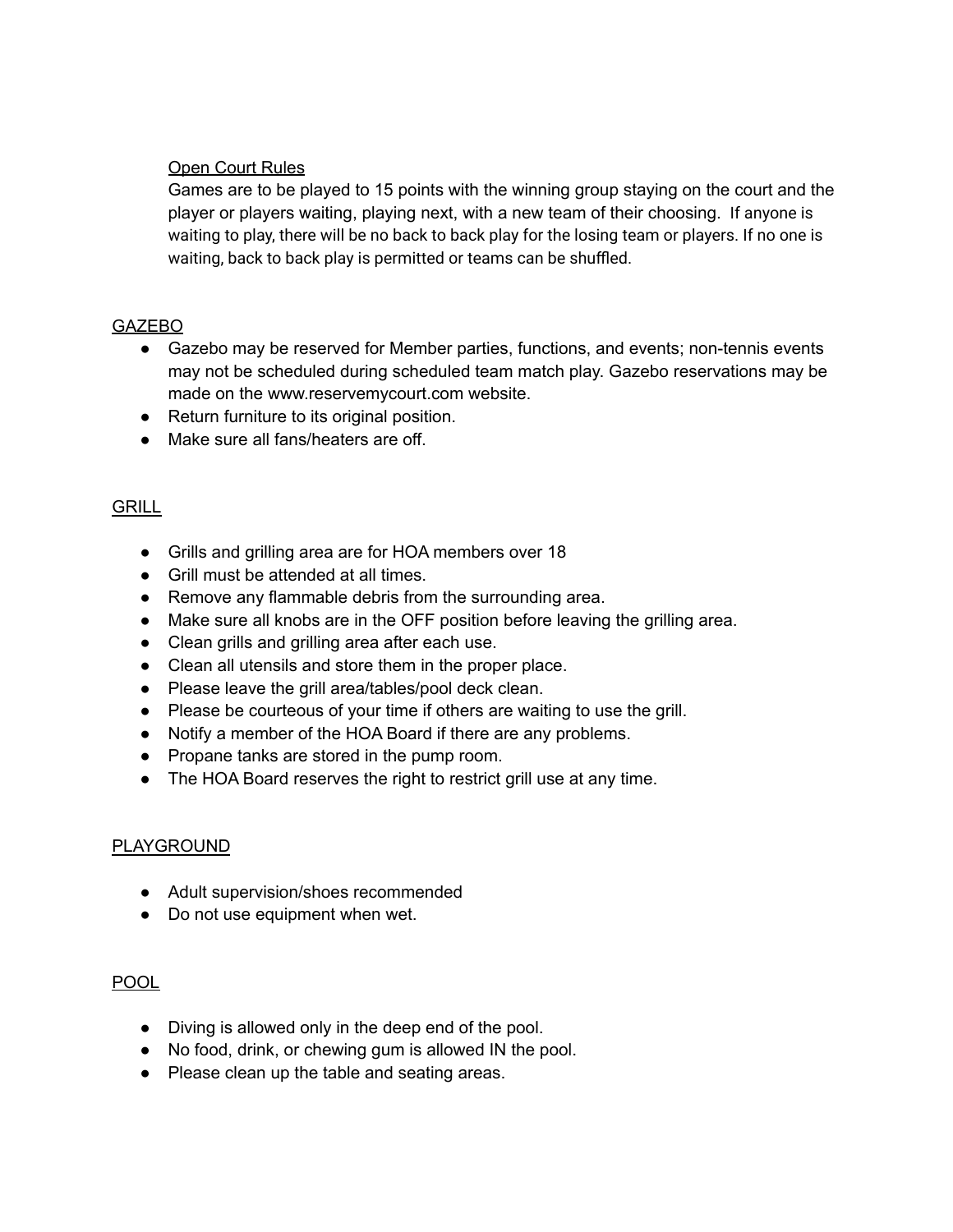Adults - 18 and over

- The last 15 minutes of each hour is Adult Swim. Children 5 and under may be in the main pool with a parent. Children over 5 take this time as a rest break from swimming.
- Unguarded (morning lap) swimming is allowed after 6 a.m "at your own risk"
- No more than 4 individuals under 18 allowed for morning swim even with a parent or guardian.
- Unguarded swimming is not allowed after pool closes at night.

Children -under 18

- Children under 10 must be accompanied by an adult.
- Children between 10 and 12 may use the pool unattended after passing a swimming test. The test will be done at the discretion of the managing lifeguard. The test includes swimming one lap without touching the bottom or sides of the pool and treading water for 30 seconds in the deep end of the pool.
- Wading (Baby) pool is for children 5 and under.
- Swim diapers or rubber pants are required for all children that are not completely potty trained. For the safety of all, please notify a lifeguard immediately if there is a suspected contamination.
- Group games like Sharks and Minnows, which are played in the deep end of the pool, are allowed when there are no divers present. Any group games are at the discretion of the lifeguards. Games already in progress are limited to 15 minutes if divers/swimmers are waiting.

## **Parties**

- Can be held by full members during regular pool hours.
- Parties are not allowed May, June, and July between 1-5 on weekends, and cannot be held in conjunction with scheduled pool events or parties.
- Because at least one extra guard must be hired through Swim Atlanta, the party host will be charged for this expense. (Fulton County ratio is 1 guard for 25 people)

## Process:

Contact the pool chair with the planned date, time, and number of people attending. Host is responsible for party supplies and complete cleanup after the party. All leftover food should be placed in the garbage bins OUTSIDE the pool area Decorations can not include glitter.

Questions or comments: mfscpool@gmail.com

## TENNIS COURTS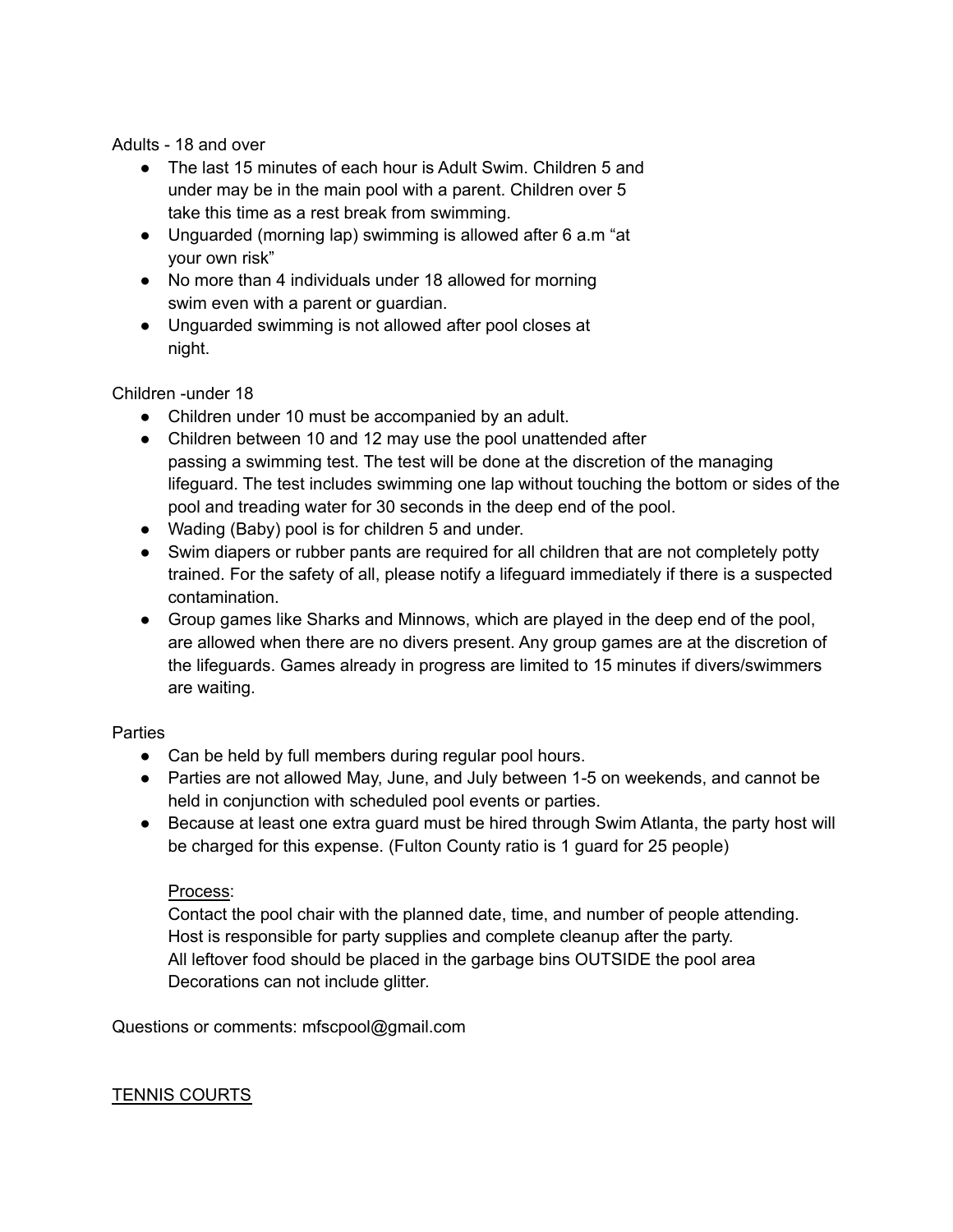Court Regulations:

- The tennis courts are meant for tennis only with the exception of periodic special neighborhood events (i.e. kids activity for Easter parties) as long as they don't pose a risk to the health of the courts.
- Prohibited items and activities on the courts include but are not limited to: cleats or dark soled shoes, and playing sports other than tennis.
- Court hours are 7:00AM-10:00PM and up to 11:00 PM if playing in an official singles or doubles league match.
- Proper tennis attire required
- Courts 3 and 4 are designated for Junior's play with special court lines.
- Lights to be turned off at completion of night matches, squeegees returned to holders.

Court Reservations:

- Court reservations will be made on the website www.reservemycourt.com. Contact the tennis coordinator (mfsctennis@gmail.com) for the current website password.
- Reservations are limited to 2 hours, one reservation per member per day.
- Scheduled team matches take precedence over general member play. At least one (1) court will remain unassigned for Member play during ALTA & USTA team play; except when two (2) teams are both playing home matches during the same time slots.

All Tennis Rules and Court Regulations to be posted on the MFSC website. Key court regulations (i.e. what is allowed on the courts) will also be posted at the entries to Court 1 and Court 3.

Teams:

- Any group of players who wish to form a new team must notify the Coordinator of their intentions in order to assure court availability. Existing teams must notify the Coordinator of their intentions to continue play or of their dissolution prior to the start of each session.
- Prior to each session, teams should elect a captain and co-captain. The named captain must be a Member of the Mayfair St. Clair Swim and Tennis Association; the co-captain may be a non-Member.
- While any Member may not be denied a place on any team's roster, consideration should be made as to the future level placement of a team by ALTA or USTA as a result of that new member's participation. For example, a player who plays on an ALTA A level team cannot join a C level team and cause the team to play at a higher level without the majority consent of the team.
- There is no limit to the number of members on any team. The intention is that Members will play a minimum of two (2) matches, unless prohibited by the number of players on the team.
- Only Members of the Mayfair/St. Clair Swim Tennis Association and players who live outside of Mayfair/St. Clair who have been invited to play on a team may play on a Mayfair/St. Clair tennis team. Outside adults will pay \$20.00 per person per season. Outside Junior players will pay \$15.00 per person per season. Fees must be paid before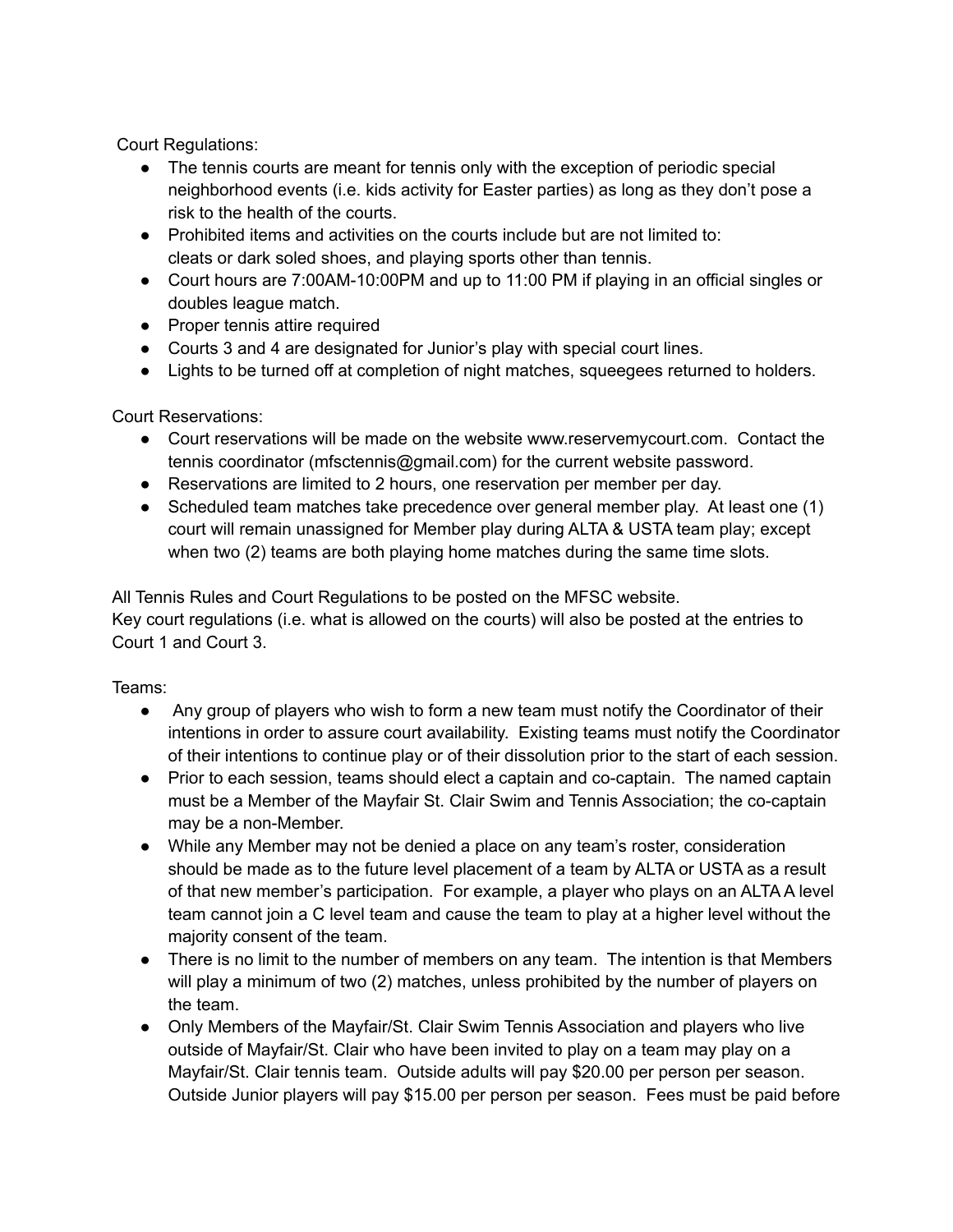a player is scheduled to play in a match. It is the team captain's responsibility to see that the fees are collected and players are scheduled.

- At their discretion, the Tennis Coordinator can ask for any ALTA, USTA or other team league Rosters to ensure Tennis Rules are being properly followed. Players who are not Members, or ineligible outside players may be removed.
- Failure to adhere to any of the rules by a team may result in sanctions against that team to be imposed by the Board of Directors working with the Tennis Coordinator.

Team Court Scheduling:

- Teams are required to provide a copy of their official ALTA or USTA schedule to the Coordinator before matches start so that courts can be reserved and conflicting schedules can be addressed.
- Team Captains must request practice time. Practice times will be reserved by the Tennis Coordinator on the scheduling website. Maximum practice times are 2 hours.
- Rescheduling practices due to weather or other circumstances is possible depending on court availability. The Coordinator must approve make-up practices.
- Make-up matches may be scheduled individually or as dual meets. Before scheduling a dual make up meet, contact the Tennis Coordinator to gain approval.
- Also, make-up matches typically take precedence over non-coached practices. If you need to use a non-coached practice time though, gain approval from the Tennis Coordinator first.
- Coached practices may not be bumped for make-up matches, unless it is the last week of the season. Makeup matches cannot play into or delay a scheduled league match.
- Each team is required to clean up the tennis area after their home matches and practices, including emptying court trash cans.

Ball Machine:

● Mayfair/St. Clair has an industrial quality ball machine kept in the tennis shed for Member Use Only. Please see details below for ball machine rules.

Hours/Times/Reservations:

- Ball machine is for use on Court #1 only
- 8 a.m. to 10 p.m. with the following exceptions- Monday through Thursday 6:30 p.m. to 9:00 p.m. or any other times court 2 is being used for an official match.
- Reservations up to 1 hour max
- All reservations must be made using the Reserve My Court site www.reservemycourt.com and selecting/reserving Court "1" and inputting "Ball Machine" in the "Note" section – this will allow anyone reserving Court 2 to know that court 1 will have the machine in use

Use of the Machine:

- Ball machine may only be used by paying MF/SC members
- The machine should NOT be used with wet tennis balls or if it's raining or the courts are wet
- Machine CAN be used by tennis pros for team/group/individual practice sessions